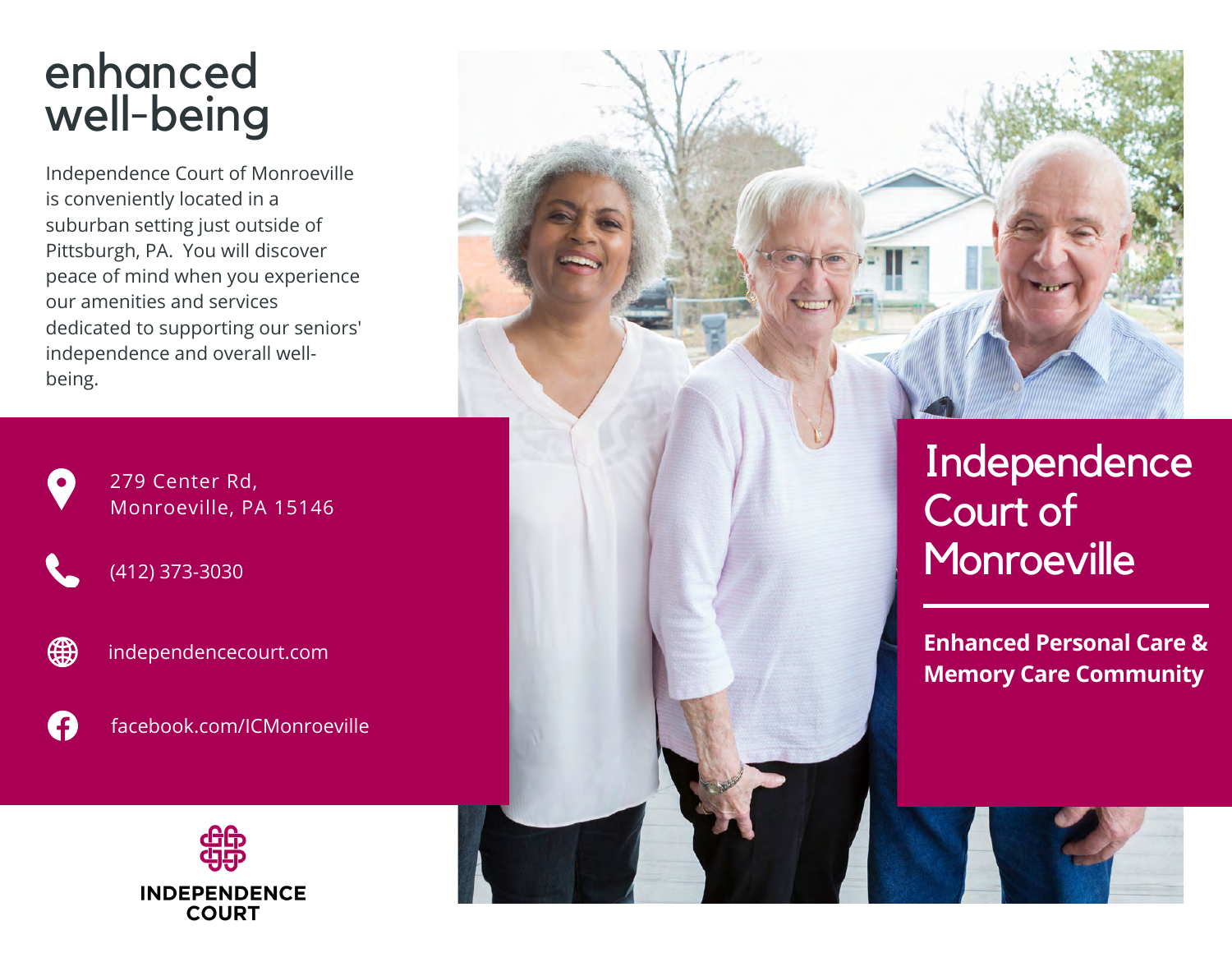# Care Services

#### ENHANCED PERSONAL CARE & MEMORY CARE

Independence Court believes overall wellness is important at every stage of life. Our services enhance a person's well-being and independence. We start with an initial health assessment and reassess regularly, or as needed. From the assessment, we develop a tailored plan of care.



## AMENITIES

In addition to care, our community has the amenities to offer a vibrant lifestyle for our residents.

- 3-Home cooked meals per day, alternative choices, plus snacks
- Life Enrichment classes. entertainment, and outings
- Daily Exercise Classes
- Recreational & Social Events
- Weekly Housekeeping and Linen Services
- Emergency Call System
- Transportation to appointments

#### 99

We work with the resident, family, and medical professionals to create a tailored plan of care.

### TAILORED CARE

Each plan of care is unique for each resident and may include help with activities of daily life (ADL) such as:

- Bathing and Dressing
- Hygiene and cleanliness
- Continence
- Medication management
- Dietary Over Sight